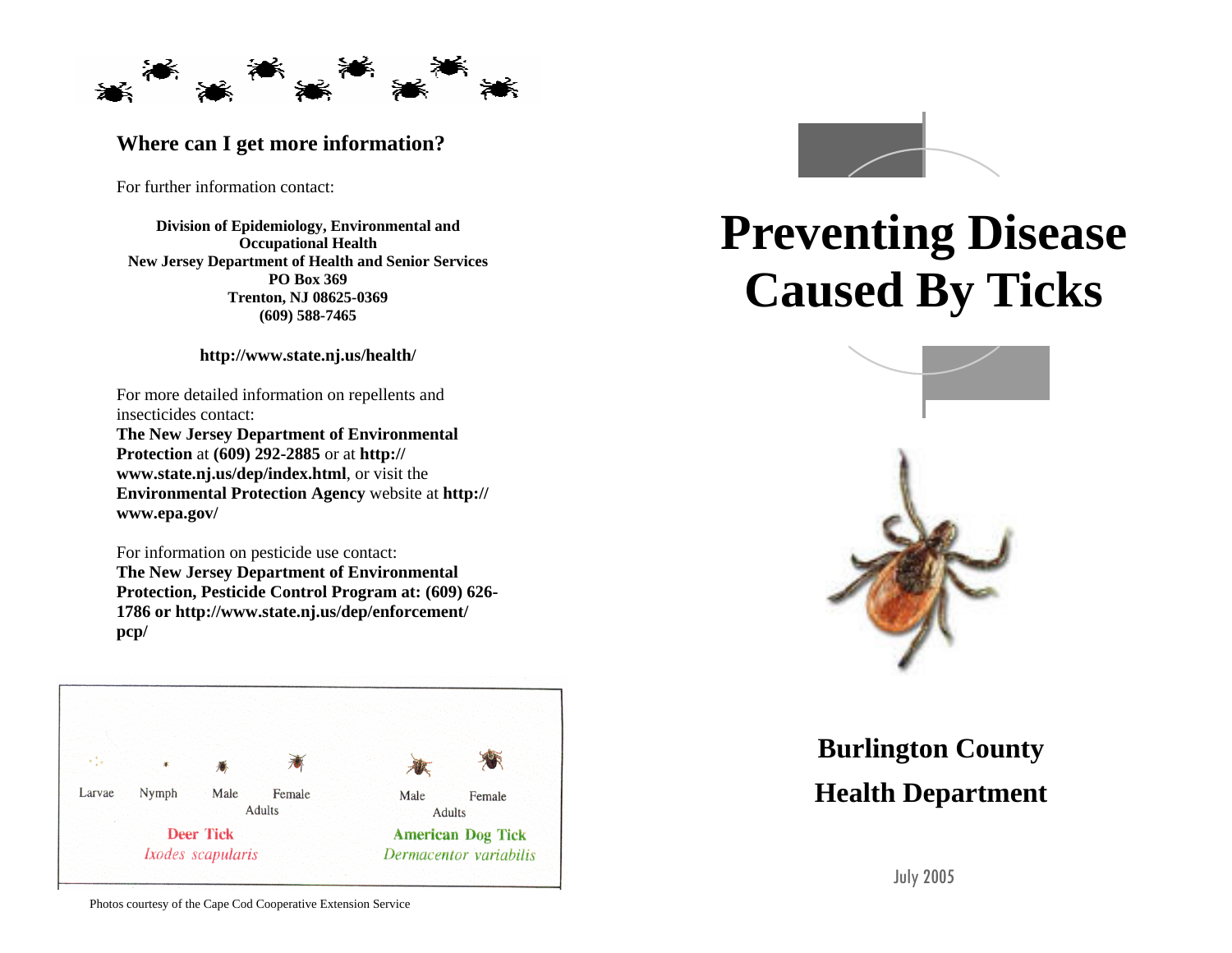

#### **What are ticks?**

Ticks are bugs that feed on the blood of mammals, birds, and reptiles. There are many different types of ticks and all go through a multiple-stage lifecycle that includes larval, nymphal, and adult stages. The two types of ticks responsible for most tickborne disease in New Jersey include the deer tick (*Ixodes scapularis*) and the dog tick (*Dermacentor variabilis*). Each of these ticks is found throughout New Jersey



and can transmit different diseases. Most tickborne diseases occur during warm weather, but they can occur year-round. In general, the longer an infected tick remains attached to a person or animal, the higher the likelihood of successful disease transmission. All of the diseases discussed in this brochure can be treated with antibiotics.

#### **Deer ticks: What diseases can they spread?**

Lyme disease is a bacterial disease. Initial symptoms begin 3-30 days after



being bitten by an infected deer tick and include an expanding rash at the site of the bite, and/or flu-like symptoms. If left untreated, the bacteria can spread to almost any site in the body and can cause arthritis, neurologic difficulties, and/or heart problems.

Babesiosis is caused by a parasite that affects red blood cells. Most people who are infected will show

very mild signs of illness or no signs at all. Symptoms, when they do occur, begin gradually about 1-9 weeks after being bitten by an infected deer tick and can include fever, chills, headache, achy joints and muscles, .



#### **Do "natural" repellents work?**

A number of plant-derived products are available for use as repellents. These include products containing citronella, eucalyptus, lavender, peppermint, and soybean, among many others. Limited information is available regarding the short and long term health effects and overall effectiveness of these products. The information that is available indicates that citronella and other natural repellent products do not provide the same level or duration of protection as DEET or permethrin containing products.

#### **What should I do if I have a reaction to a repellent?**

If you suspect that you or your child is having an adverse reaction to a repellent, wash the treated area, remove treated clothing, and call the poison control center toll-free at (800) 876-4766. If you go to the doctor, take the repellent with you; the label information may be useful to your physician. If you or your doctor needs specific medical information about the repellent, call the National Pesticide Information Center (NPIC) at (800) 858-7378, Monday through Friday, during business hours. You can access their website at **http:// npic.orst.edu/.** 

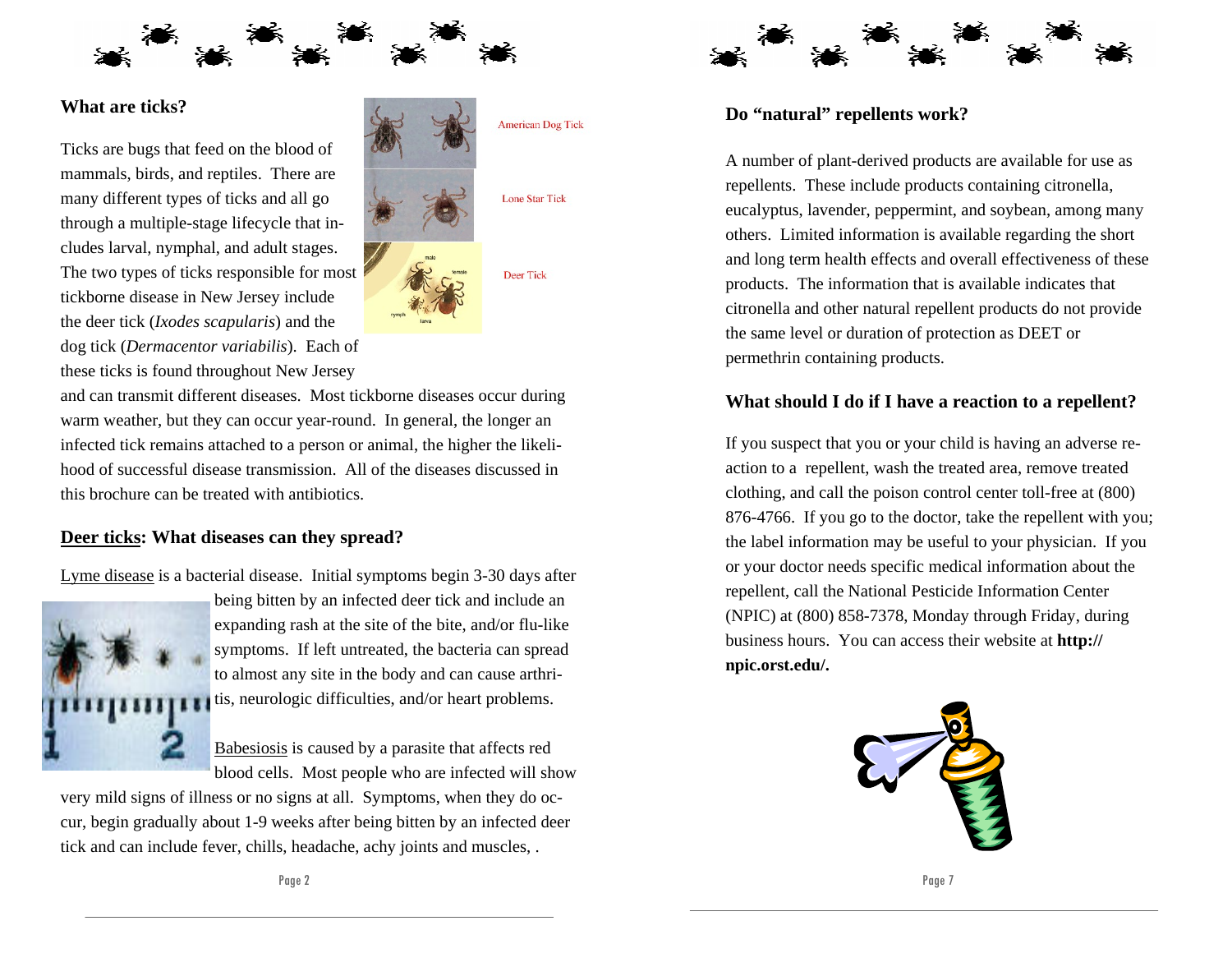

#### **What precautions should I take with repellents?**

The two most common active ingredients in repellent products include DEET (N-N-diethyl-meta-toluamide) and permethrin. These products will remain effective for many hours, so it is not necessary to reapply the repellent.

Repellents containing DEET can be applied to both exposed skin and clothing. DEET is effective in repelling ticks and other insects when used according to the manufacturer's recommendations. Since DEET can be absorbed through the skin, and in rare cases causes illness, do not apply too much, do not apply to broken skin, and do not apply to skin that will be covered by clothing. Avoid applying in closed spaces, like cars or tents. When using repellents on young children, do not apply to their hands or faces, as children often rub their eyes and faces and put their fingers in their mouths. It is recommended that DEET not be used on infants; that repellents containing more than 10-15% DEET not be used on children; and that those containing more than 30-35% DEET not be used on anyone. After returning indoors, be sure to wash treated areas with soap and water, and to wash treated clothing before reuse.

Permethrin-containing products kill ticks and other insects on contact. Clothing should be treated and allowed to dry in a wellventilated area prior to wearing. Because permethrin binds very tightly to fabrics, once the fabric is dry, very little of the permethrin gets onto the skin. Permethrin products are not designed to be applied to the skin. Certain permethrin products can also be used on dogs.



fatigue, nausea, vomiting, abdominal pain, and dark urine

Human granulocytic ehrlichiosis (HGE) is a bacterial disease that affects certain white blood cells called granulocytes. Symptoms typically appear suddenly 7-14 days after being bitten by an infected deer tick, and can include fever, headache, muscle aches, chills, sweating, nausea, and vomiting. Because symptoms may become life-threatening, immediate treatment is necessary.

#### **Dog ticks: What diseases can they spread?**

**R**ocky Mountain spotted fever (RMSF) is a rare bacterial disease that usually presents as a high fever with severe headache and fatigue 2-14 days after being bitten by an infected dog tick. A rash that spreads to the palms of the hands and soles of the feet occurs in about half of cases.

Tularemia is a bacterial disease that can be spread to people in a number of ways, including through a bite of an infected dog tick. Symptoms vary depending on the way the germs are transmitted and usually begin between 3-5 days after an exposure, although it can take as long as 21 days. People infected by a tick bite typically have a slow-healing skin sore (ulcer) and swollen glands (lymph nodes).

#### **Lone Star Ticks: What diseases can they spread?**

Human Monocytic Ehrlichiosis (HME) is transmitted by the bite of an infected tick. In New Jersey it is most commonly transmitted by the lone star tick. Patients with ehrlichiosis generally visit a physician in their first week of illness, following an incubation period of about 5-10 days after the tick bite. Initial symptoms generally include fever, headache, malaise, and muscle aches. Other signs and symptoms may include nausea, vomiting, diarrhea, cough, joint pains, confusion, and occasionally rash.